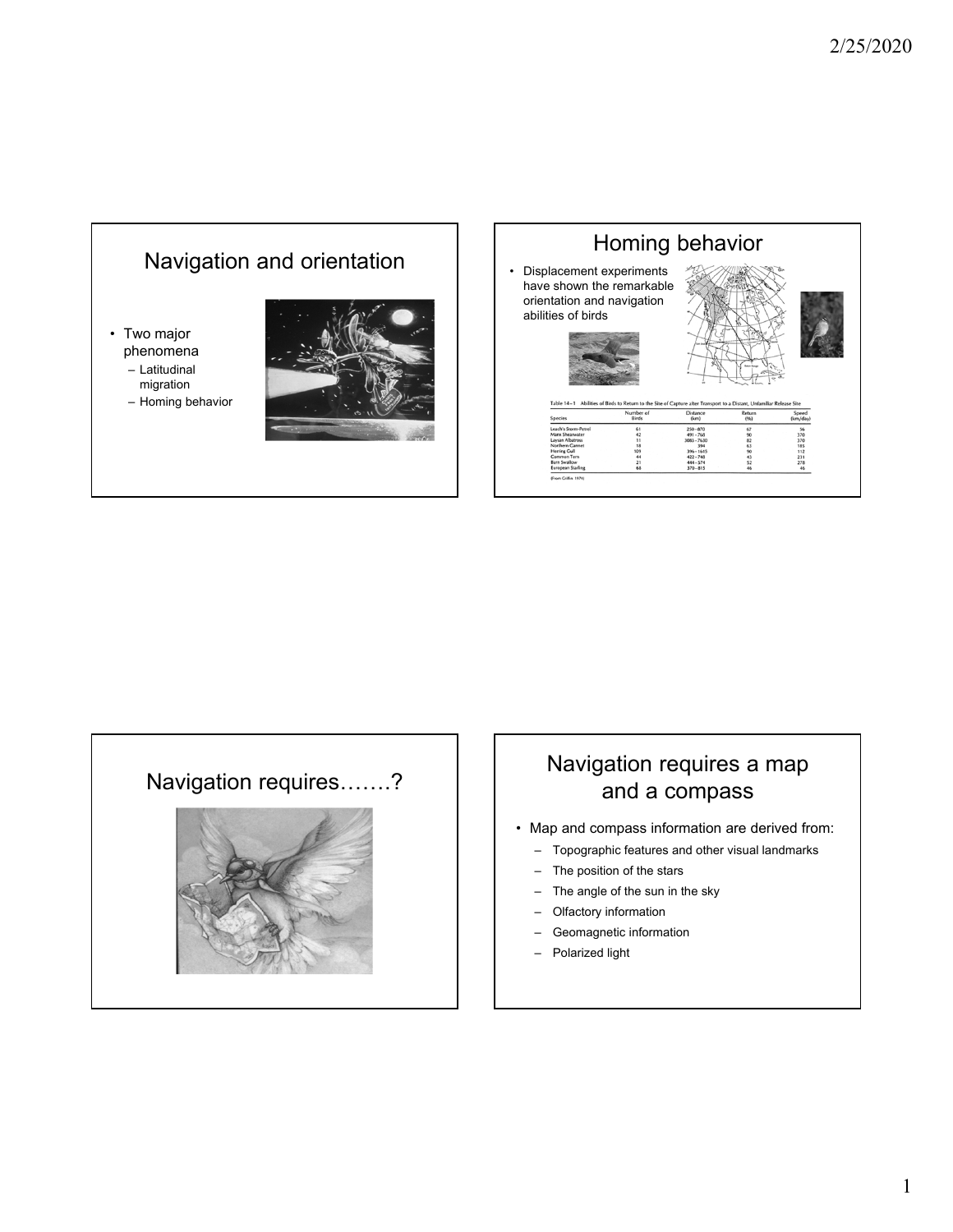





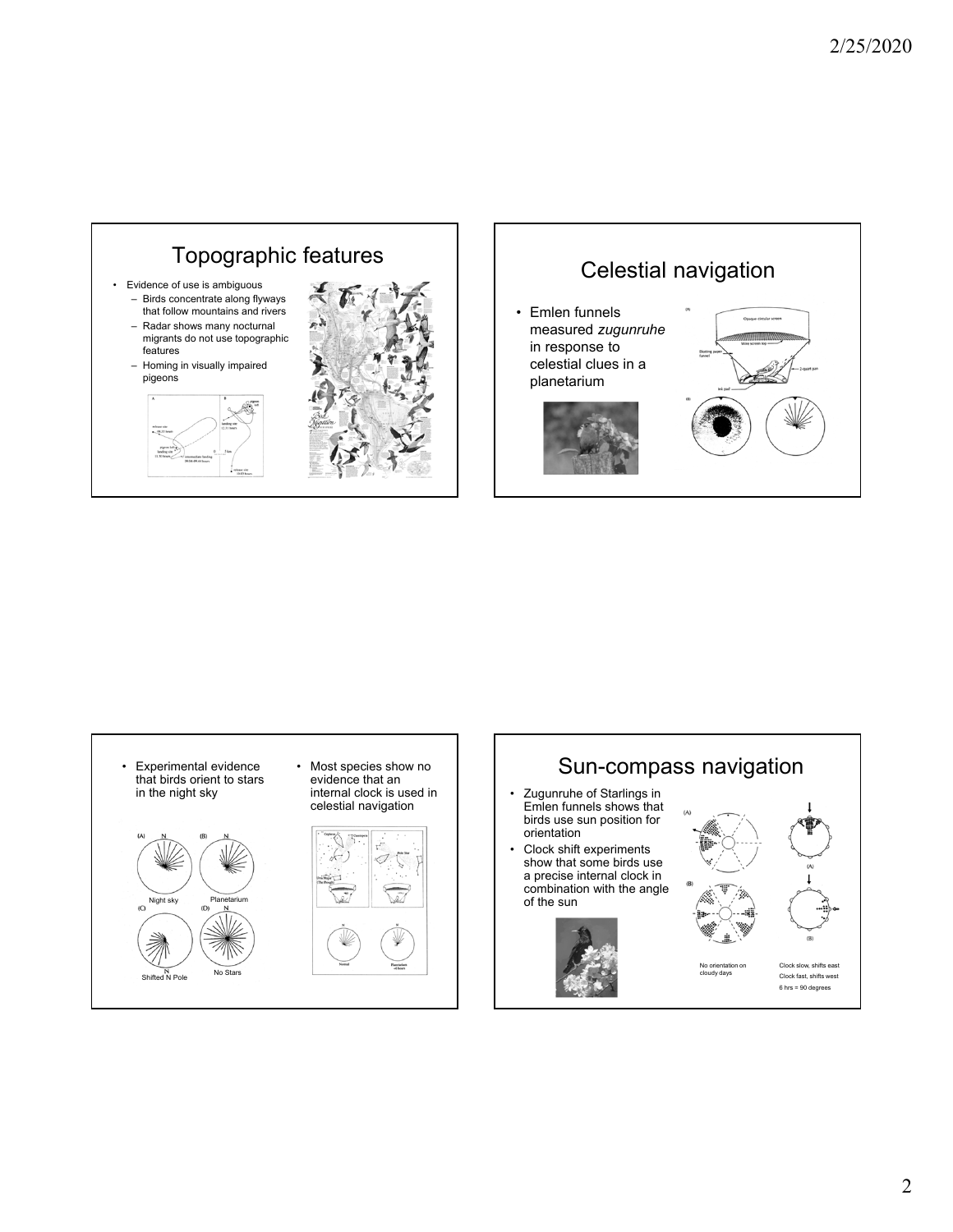## Clock Shift Experiment

- Birds are trained to orient North to get food reward.
- Remember: at 6 AM the sun is in the eastern sky, at noon it is in the southern sky, and at 6 PM it is in the western sky.
- Where is the sun in the sky when the bird first sees it?
- What time does the bird think it is?
- When bird faces the sun, what direction does it think it is facing?
- How should bird orient using the direction of the sun to find north?
	- e.g. if bird's clock is 6 hrs. slow, then 6 AM bird time is noon sun time. When bird faces the sun at noon, its internal clock says it is 6 AM. Therefore the bird assumes it is facing East and it rotates 90 degrees counter clockwise to orient north. It actually is orienting East.

## Olfactory navigation

- Well developed in **Procellariiformes** – Dimethyl sulfide, a gas given off by
	- phytoplankton may be clue
- Pigeons show reduced homing when smell is blocked
- Starlings use smell to find nesting material that inhibits parasites



## Geomagnetic orientation



Wiltschko's showed birds shift their orientation in response to changing magnetic fields



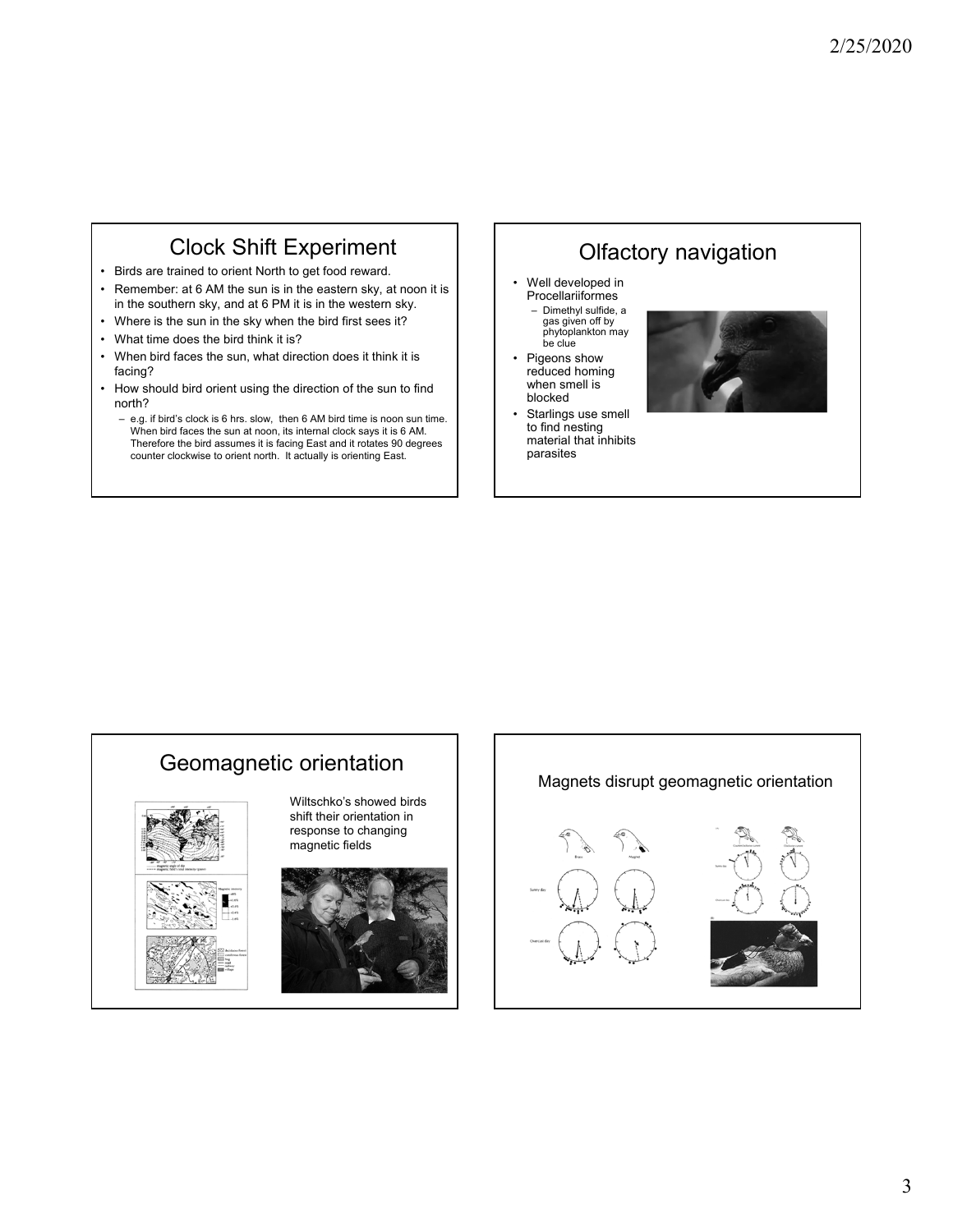





#### 4